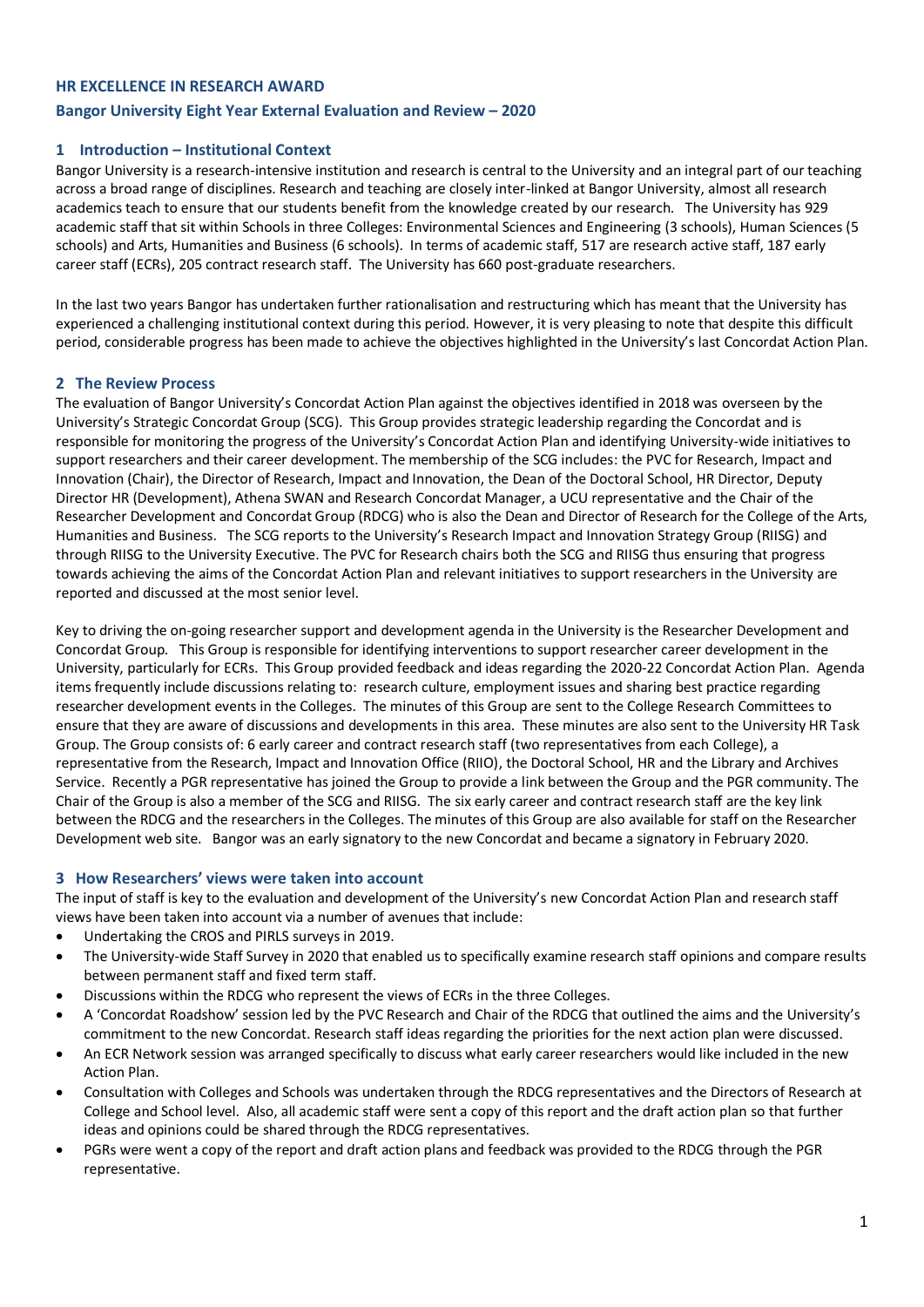• UCU were also invited to contribute their priorities for the new action plan.

## **4 Key Achievements and progress against the strategy outlined in the six-year Implementation Plan**

The four key objectives in our six-year plan was to:

- 1. To identify researchers with leadership potential and support their development through the development of a University Research Leadership Programme.
- 2. Provide support for researchers and research careers through a career development-planning pathway this will be primarily carried out though the development of the PDR process and further enhancement of the researcher development programme and networking and engagement with the Welsh Crucible. There will be specific actions to support early career researchers.
- 3. Deliver a mentoring scheme for publications, grant applications and to support career development.
- 4. Embed the principles of the extended Athena SWAN Charter in the University.

These objectives have been met and considerable progress has been made to ensure support for researchers' professional career development –specific measures of progress in relation to these objectives are noted below and in the Action Plan update. These actions have provided the University with a strong basis from which to further develop and enhance our support for researchers.

## **5 Progress against the Concordat Principles since the 6-year Review**

### **Principle 1 – Recruitment and Selection**

- We are currently undertaking a comprehensive review through the Casualisation Group (a joint HR and UCU group) with the aim of addressing the issues surrounding casualisation and reducing the number of fixed term contract staff in the University. The Group is also examining how best to improve supporting processes (such as end of contract support) for contract research staff and the University's policy regarding fixed-term contracts. To date a draft updated Fixed Term Contract Policy has been developed, improvements to the process e.g. end of contract letter and actions to improve systems to monitor staff on fixed term contracts have been developed to date.
- The University has improved its redeployment process, which gives staff who are approaching the end of a fixed-term contract prior consideration for roles within the University before the role is advertised externally.
- An equality statement has been added to the recruitment and selection pages emphasising the University's commitment to promoting equality and diversity and creating and inclusive working environment.
- A researcher induction session is now held twice a year and all new research staff are invited to attend. A presentation outlining the University's commitment to the Concordat and development opportunities has been developed for the induction.

### **Principle 2 - Recognition and Value**

- In January 2020 the new electronic PDR process was launched to ensure that all researchers receive an effective PDR.
- Fourteen Travel Grants and University Research Support Awards were awarded in 2018 to provide ECRs with additional opportunities to help them develop research capacity and capability.
- A review of the University's promotion policy, process and criteria for senior lectures has been undertaken to ensure greater clarity and transparency in relation to the promotion criteria process. A decision has now been made to expand the review of the promotion process to all academic grades.

### **Principle 3, 4 and 5 – Career Development, Support and Researchers' Responsibilities**

There has been considerable progress in the last two years to improve support for researchers and provide a wide-range of development provision for researchers. Support and training for researchers is delivered by RIIO, the Doctoral School, Library & Archive Services and HR. All the sessions are now advertised (and bookable) on the Researcher Development calendar. The number of sessions offered has significantly increased in recent years, between 2016 and 2018, 14 events were held for researchers and 78 members of staff attended these events. Between 2018 and up to May 2020, 30 workshops have been held and 137 staff have attended these workshops. Sessions that now appear regularly on the schedule include; sessions on funding opportunities, project development and costing research, training on research data management and open access publishing, media training and ECR network sessions. In addition to this;

- 27 sessions have been held during the period in relation to impact with over 600 academic staff attending these sessions, including ECRs.
- The Academic Mentoring Scheme and Senior Academic Mentoring Scheme was launched in September 2019. The Academic Mentoring Scheme currently has 27 mentoring pairs taking part and the in Senior Academic Mentoring scheme has 17 mentoring pairs. In the evaluation of the Scheme 90% of participants noted that they had found it very useful/useful and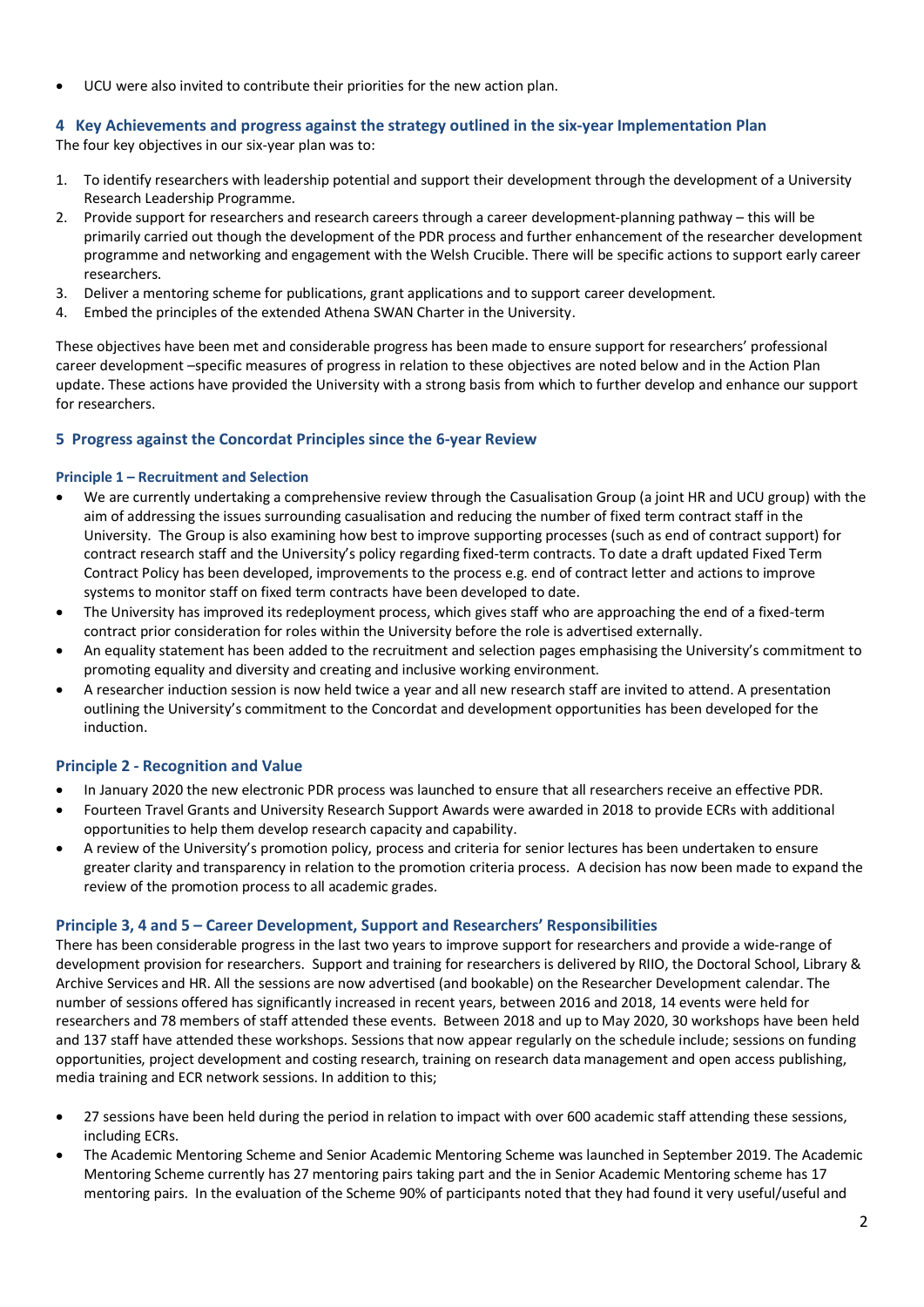94% said they would recommend the scheme to others. 71 staff have registered to participate in the Scheme in 2020/21. Schools are also required to run an Early Career Mentoring Scheme in order to ensure that all staff at the early stages of their career have access to a mentor.

- A Research Leadership Programme has been introduced and three Research Leadership Programmes have been held and a total of 36 staff have attended. 12 staff will start on the fourth Programme in June. Responses to the Programme has been very positive with 71% of attendees noted that their overall opinion of the Programme was excellent. Many staff who have attended these Programmes were ECRs.
- As well as the University-level ECR network, School-level ECR networks have been set up in some Schools (e.g. School of Ocean Sciences and the School of Health Sciences). The Health Sciences ECR network organised an ECR conference in October 2019.
- RIIO have developed a number of training sessions to support staff with grant applications. RIIO have offered the following sessions twice in 2019: Funding opportunities, Developing a Research Proposal, the Cost of your Research and Grant Evaluation and Review.
- A Careers Programme has been developed for researchers that includes sessions to enable staff to reflect on their career development and 2 presentations with external speakers (to discuss careers outside academia) and a presentation about developing academic career. An on-line guide to the RDF has also been developed to support this Programme.
- Welsh speaking staff can also attend sessions provided on annual academic and research skills programme held by the Coleg Cymraeg Cenedlaethol.
- KESS 2 and KESS 2 East, ESF funded projects led by Bangor on behalf of the HE sector in Wales, offer funded PhD and Research Masters opportunities, in collaboration with a company partner. There are 510 projects in Wales. KESS 2 and KESS 2 East create opportunities for academics to develop research links outside academia and opportunities for co-supervision. These industrial links frequently lead to larger grants.
- Welsh Crucible: a pan-Wales initiative to support the professional development of future research leaders. It consists of three intensive two-day workshops. There is an annual competitive call for applications and 30 places are awarded. Bangor has been well represented with approx. 5 successful applicants in each year.
- There has been an increase in staff attending the doctoral supervision workshops (Effective Doctoral Supervision and Examining Doctoral Candidates) and since 2018, 120 staff have attended. The impact of the training has been attributed to a reduction in the number of PGR complaints and improved compliance with relevant regulations. To support ECRs new to a doctoral supervisory role, co-supervision of a PhD candidate has been embedded in our PG regulations and allows ECRs to develop effective supervisory skills and experience.

# **Principle 6 – Equality and Diversity**

- This University currently holds a University Athena SWAN Bronze award. Since 2018 three Schools have successfully applied for awards and one School successfully reapplied for an award. Two further Schools have applied in May 2020.
- There has also been greater alignment between the University's Athena SWAN activities and the HR EiR process. There is cross-representation on both committees and the chair of the Strategic Concordat Group is also the chair of the University's Athena SWAN Group.
- A representative for Contract Research Staff has recently been recruited to the University's Athena SWAN group ensuring that this group of staff are also represented in relation to issues around equality and diversity.
- A survey was undertaken to review how best to support women in leadership positions and examine how to develop female staff who aspire to be leaders. The resultant report contains an action plan that has been agreed by the Strategic Equality Group and will be implemented as part of the University's overall aims in relation to leadership development and the Athena SWAN agenda.
- The University is supporting 6 academic staff to attend Advance HEs Aurora Programme in 2020.
- A four-year Strategic Equality Plan (2020-24) has been developed in consultation with staff through a staff survey to all staff and focus groups.
- An online Unconscious Bias workshop has been introduced to all staff in 2020 following a pilot with senior managers. This training is mandatory for all staff.
- Support has been provided for staff who are parents though the Parent to Parent Network. The Network has been particularly useful in supporting staff during the extended period of home-working. A wide range of support and advice in relation to home working has been provided to staff with regular items on the weekly Staff Bulletin.

# **Principle 7 – Implementation and Review**

- The flow of information and communication structure to and from the RDCG has significantly improved and as already noted, the minutes from RDCG meetings are shared with the College Research Committees. They are also available on the Researcher Development website.
- The ECR representatives on the RDCG have set up online forms for researchers to submit feedback.